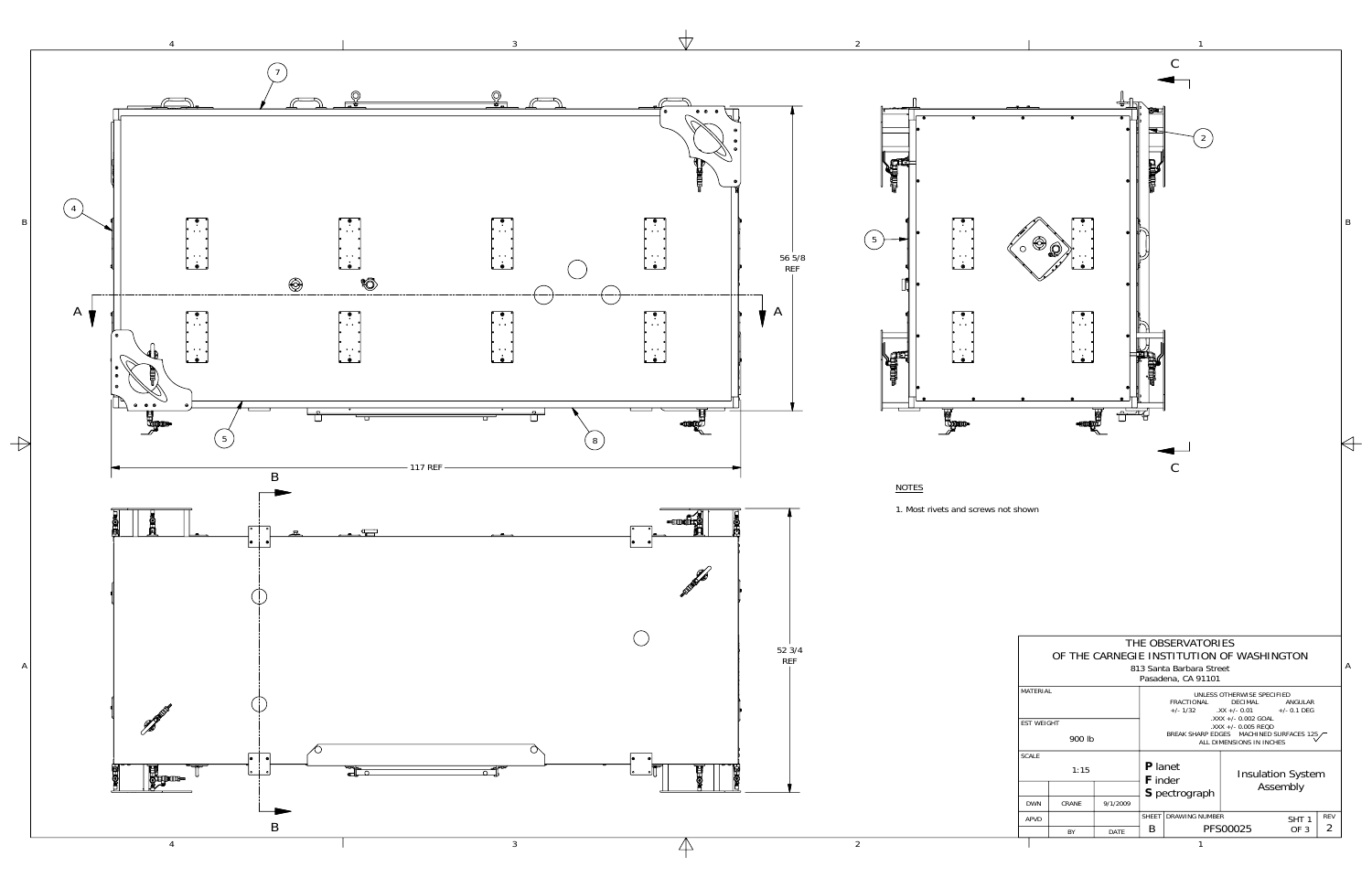

 $\overline{\forall}$ 

 $\overline{2}$ 

 $\overline{4}$ 

 $\Rightarrow$ 

 $\overline{3}$ 



 $\mathsf{B}$ 

 $\Leftrightarrow$ 

|                               | THE OBSERVATORIES<br>OF THE CARNEGIE INSTITUTION OF WASHINGTON<br>813 Santa Barbara Street<br>Pasadena, CA 91101 |          |                                                                                                                                                                                                                                                                    |                       |                          |                  |            |  |  |  |  |
|-------------------------------|------------------------------------------------------------------------------------------------------------------|----------|--------------------------------------------------------------------------------------------------------------------------------------------------------------------------------------------------------------------------------------------------------------------|-----------------------|--------------------------|------------------|------------|--|--|--|--|
| MATFRIAL<br><b>FST WFIGHT</b> |                                                                                                                  |          | UNLESS OTHERWISE SPECIFIED<br>FRACTIONAL<br>DECIMAL<br>ANGUI AR<br>$+/- 1/32$ $\quad$ $\quad$ XX $+/- 0.01$ $\quad$ $+/- 0.1$ DEG<br>$.$ XXX +/- 0.002 GOAL<br>$\lambda$ XXX +/- 0.005 REQD<br>BREAK SHARP EDGES MACHINED SURFACES 125<br>ALL DIMENSIONS IN INCHES |                       |                          |                  |            |  |  |  |  |
|                               | 900 lb                                                                                                           |          |                                                                                                                                                                                                                                                                    |                       |                          |                  |            |  |  |  |  |
| <b>SCALE</b>                  | 1:15                                                                                                             |          | <b>P</b> lanet<br><b>F</b> inder                                                                                                                                                                                                                                   |                       | <b>Insulation System</b> |                  |            |  |  |  |  |
|                               |                                                                                                                  | 9/1/2009 |                                                                                                                                                                                                                                                                    | S pectrograph         | Assembly                 |                  |            |  |  |  |  |
| <b>DWN</b><br><b>APVD</b>     | CRANF                                                                                                            |          | <b>SHFFT</b>                                                                                                                                                                                                                                                       | <b>DRAWING NUMBER</b> |                          | SHT <sub>2</sub> | <b>RFV</b> |  |  |  |  |
|                               | <b>BY</b>                                                                                                        | DATE     | B                                                                                                                                                                                                                                                                  | PFS00025<br>OF 3      |                          | 2                |            |  |  |  |  |